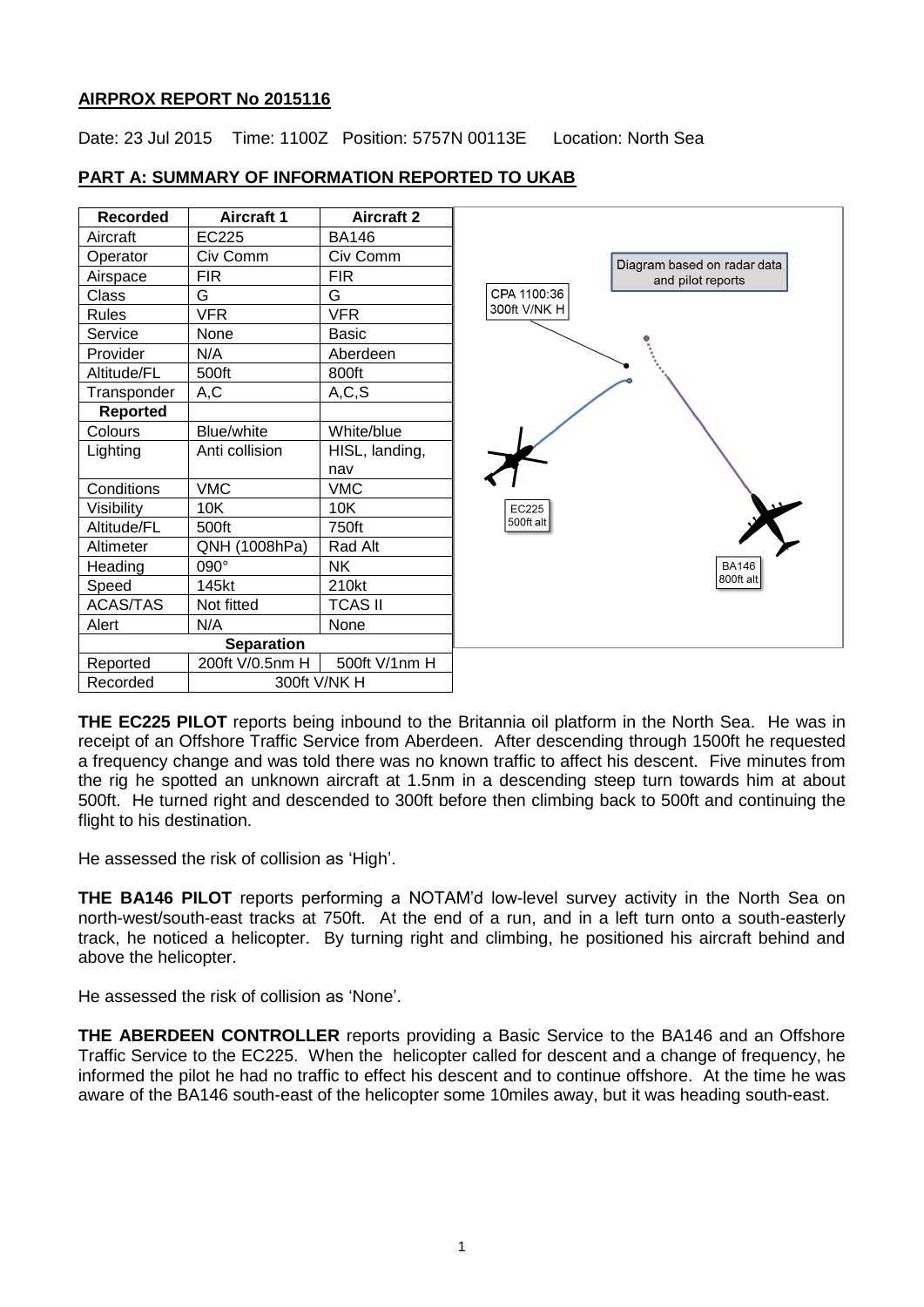## **Factual Background**

The Aberdeen weather at the time was:

METAR EGPD 231050Z 24010KT 9999 FEW042 16/08 Q1008 NOSIG

The BA146 NOTAM was as follows:

A) EGTT EGPX B) 1507230830 C) 1507231530 E) MET RESEARCH FLT. BAE146 ACFT CALLSIGN METMAN OPR WI AREAS CHARLIE AND DELTA (SEE UK AIP). ACFT MAY NOT BE ABLE TO FLY SEMI-CIRCULAR FL. ACTIVITY MAINLY UNDER SWANWICK (MIL) CTL. SONDES WILL NOT BE DROPPED. ALL OPS SUBJ PRIOR ATC CLR. RTE AVBL FM 0600HR ON DAY OF FLT AT WWW.FAAM.AC.UK. 15-07-0820/AS2 F) SFC G) FL350

#### **Analysis and Investigation**

## **CAA ATSI**

The EC225 was en-route to the Britannia Platform, in receipt of an Offshore Traffic Service. The BA146 was flying a north-westerly track, at low-level, in receipt of a Basic Service. Prior to the Airprox, the BA146 turned in the vicinity of the Alba and Britannia platforms onto a reciprocal track (Figure 1, Area A). Another helicopter flying inbound to this area approximately 30nm ahead of the EC225 had been passed traffic information on the BA146, as had the BA146 on the helicopter. On initial contact with the Aberdeen controller, the pilot of the EC225 was advised that there was noknown traffic to affect his descent, he was instructed to report passing 1500ft and given a barometric pressure setting.



Figure 1 – 1049:45

At 1053:40, the controller terminated the service being given to the EC225 and cleared the pilot to leave the frequency, which the pilot of the EC225 acknowledged. At this time the BA146 was manoeuvring approximately 35nm ESE of the EC225 at an indicated altitude of 800ft, the EC225 was descending, passing an indicated altitude of 1800ft (Figure 2).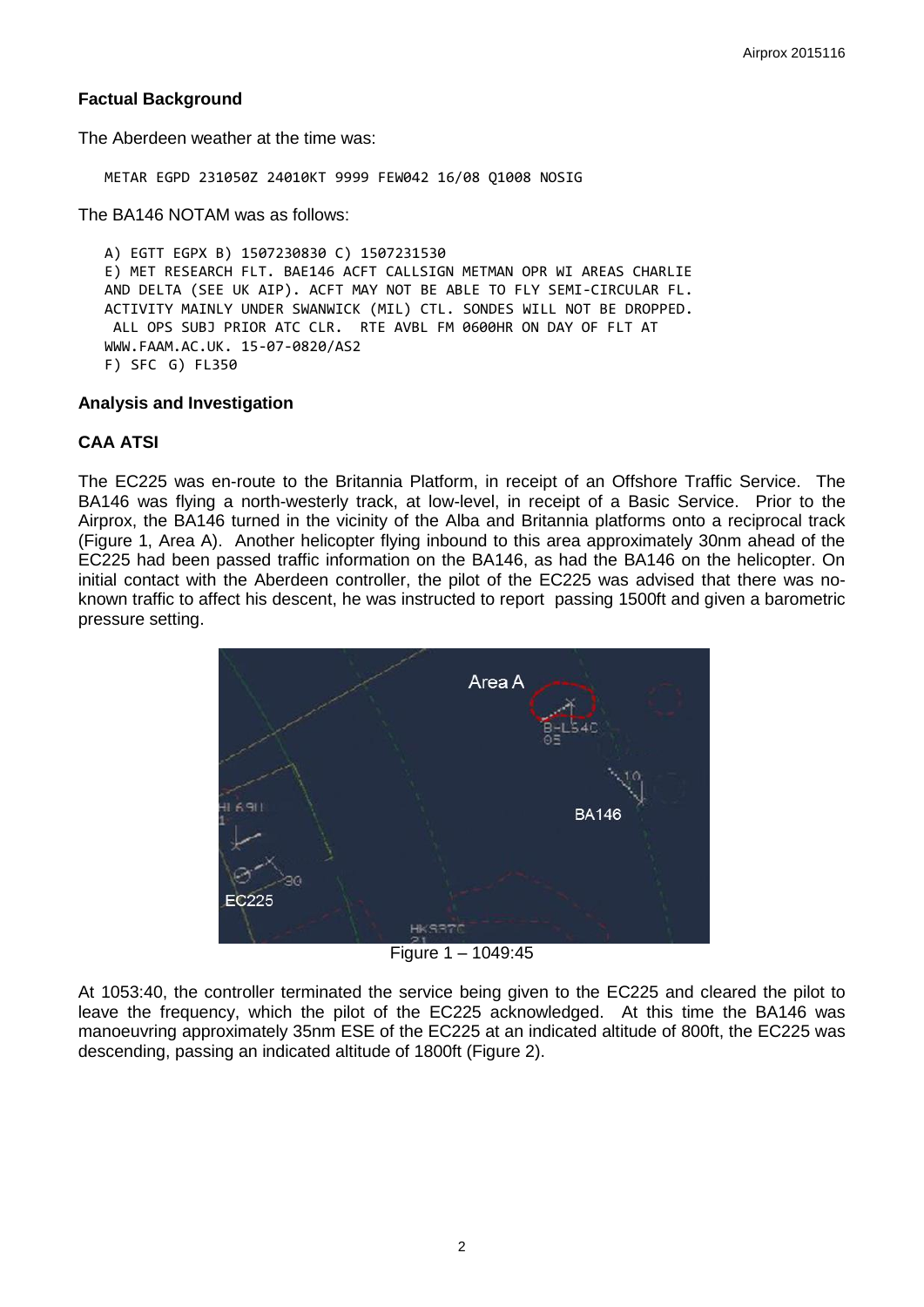

Figure 2 – 1053:30

At 1058:09, the BA146 had re-established on a north-westerly track back towards the area of the platforms flying at an indicated altitude of 800ft. The controller made a call to the EC225, which was now maintaining an indicated altitude of 500ft, but received no response (Figure 3).



Figure 3 – 1058:09

At 1059:50 a cursor was placed over the EC225 contact on the controller's radar display (Figure 4).



Figure 4 – 1059:50

At 1100:36, the controller measured the distance between the EC225 and BA146 contacts on their radar display. The EC225 was maintaining an indicated altitude of 500ft and the BA146 800ft with an indicated horizontal separation of 2.5nm (Figure 5).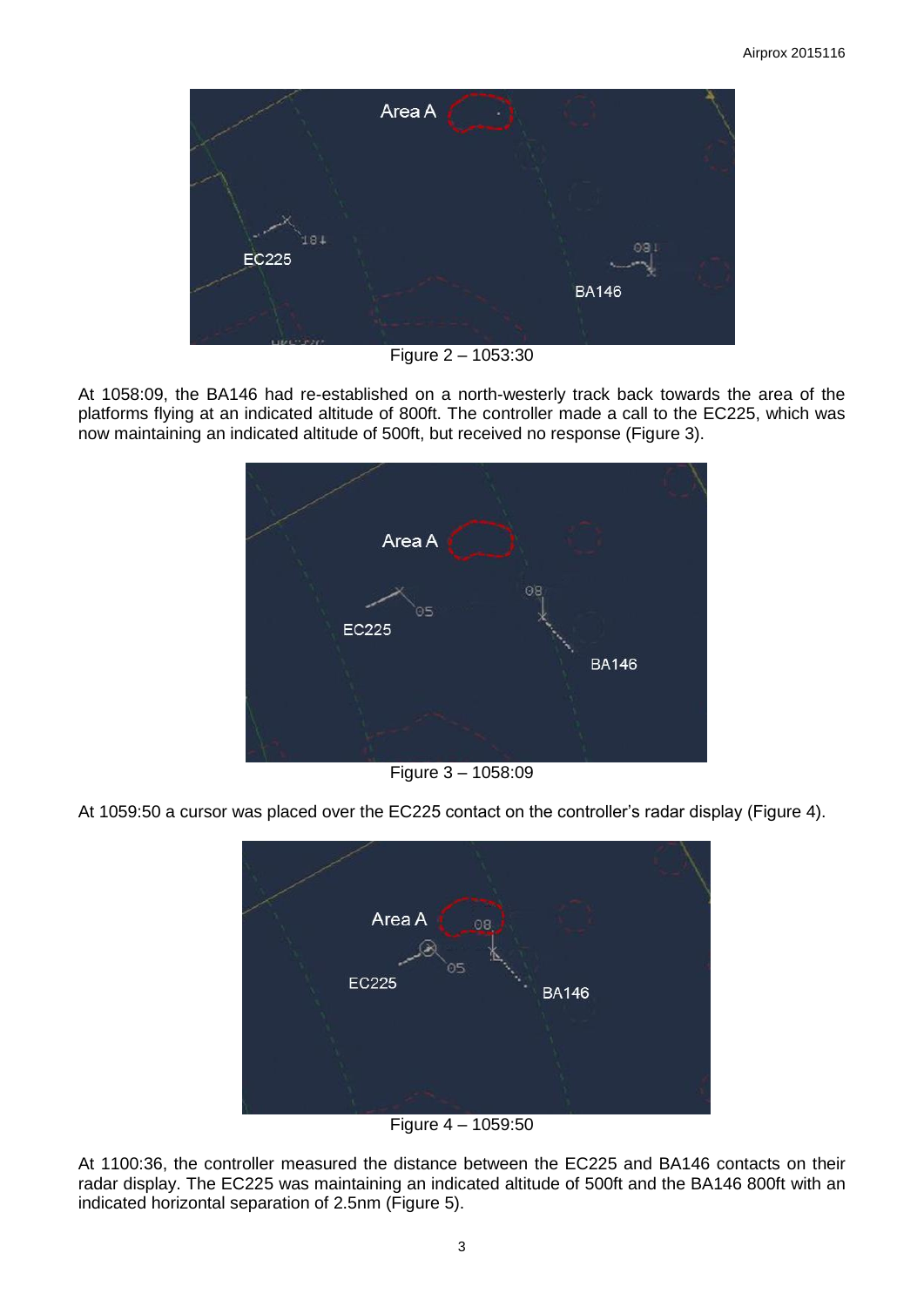

Figure 5 – 1100:36

At 1100:44 the BA146 disappeared from radar, directly ahead of the EC225. The EC225 contact was observed making a right turn, now at an indicated altitude of 400ft (Fig 6).



Figure 6 – 1100:44

At 1101:37 the BA146 reappeared on radar now on a south-easterly track at an indicated altitude of 1000ft. The EC225 was observed making a turn to the left, with a climb to an indicated altitude of 600ft (Figure 7&8).



Figure 7 – 1101:37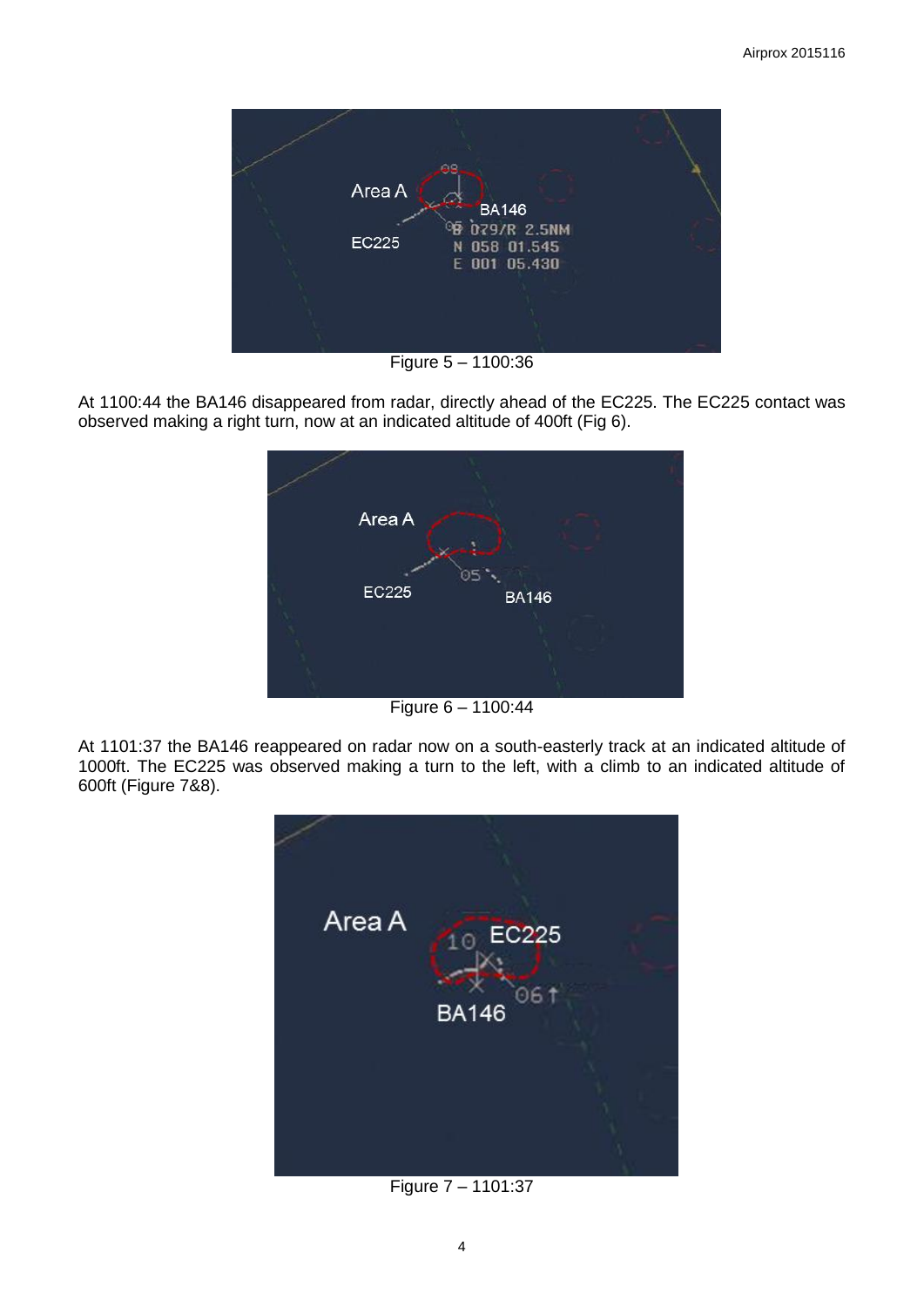

Fig 8 – 1102.01

The BA146 continued on its south-easterly track and descended to an indicated altitude of 500ft. The EC225 disappeared from radar at 1104:07 having completed a 180° turn to the right within the reddashed area on the controllers radar display.

At no time did the controller pass Traffic Information to the BA146 on the EC225. However, when this point was raised by the unit investigator, the controller stated that because he had given the BA146 pilot the offshore frequency for the Britannia Platform, he had assumed that the Britannia radio operator would pass traffic information to the BA146 pilot on the EC225 and vice-versa. The controller was relatively new to the sector and as a result of this incident was debriefed on the level of service available from the offshore radio stations, and how this scenario could have been better handled.

# **UKAB Secretariat**

Both pilots shared an equal responsibility for collision avoidance and not to operate in such proximity to other aircraft as to create a collision hazard<sup>1</sup>. If the incident is considered as converging then the EC225 was required to give way to the BA146<sup>2</sup>.

# **Summary**

An Airprox was reported when a EC225 and a BA146 flew into proximity at 1100 on Thursday 23<sup>rd</sup> July 2015. Both pilots were operating under VFR in VMC, the EC225 pilot not in receipt of an ATC Service and the BA146 pilot in receipt of a Basic Service from Aberdeen.

# **PART B: SUMMARY OF THE BOARD'S DISCUSSIONS**

Information available consisted of reports from the pilots of both aircraft, transcripts of the relevant RT frequencies, radar photographs/video recordings, reports from the air traffic controllers involved and reports from the appropriate ATC and operating authorities.

The Board first considered the actions of the EC225 pilot. They noted that Aberdeen had told him that there was no traffic to affect, and they opined that the EC225 pilot would justifiably have felt some surprise when he had then sighted the BA146. Some members wondered whether this would have been reinforced by the oil platform's radio operator also telling him he had 'no known traffic' although presumably this was only based on what was scheduled to land at the rig rather than any other information of aircraft in the area. The Board wondered whether the unexpected encounter with the

 $\overline{\phantom{a}}$ 1 SERA.3205 Proximity

<sup>&</sup>lt;sup>2</sup> SERA.3205 Right-of-way (c) (2) Converging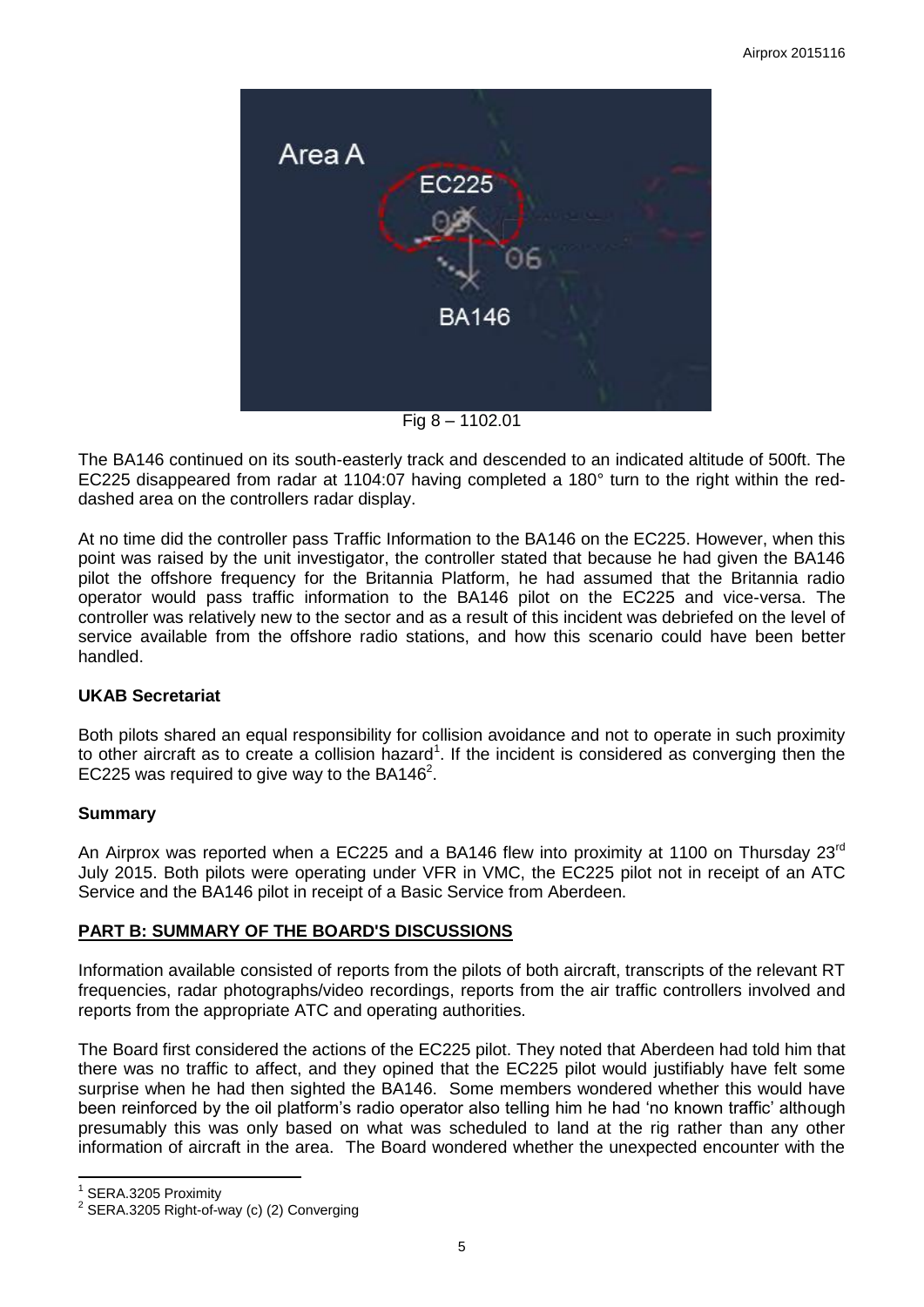BA146 had therefore increased the EC225 pilot's perception of the risk given that he had seen the BA146 at 1.5nm, which ordinarily would be sufficient distance to effect a timely and effective response. They noted, however, that the EC225 pilot had felt it necessary to descend to 300ft, and that he had described the risk of collision as high.

Turning to the BA146 pilot, the Board noted that he was operating under a Basic Service, and some members questioned whether this was appropriate. The NATS member pointed out that although the radar tracks were visible in the screenshots provided, the limitations in radar cover in that area meant that tracks were intermittent and that a Traffic Service would therefore not be reliably achievable. Members then went on to examine the NOTAM that had been issued for the BA146's activities, and commented that although it was in itself very non-specific, with little of value other than to provide generic information on airspace and heights which covered most of the North Sea, important routing details were available at the website given in the NOTAM, which could have been accessed by the EC225 pilot and ATC. There was a practical issue regarding whether the EC225 pilot and ATC would have been sufficiently cued to do this, or would have simply taken the NOTAM at face-value. It was acknowledged that the nature of meteorological research work meant that mission parameters often changed at the last minute, and members wondered how pro-active the EC225 pilot would have been in searching out the additional information, whether North Sea helicopter pilots had become desensitised to the NOTAM, and how pro-active the BA146 pilot had been in providing specific routing details to the Aberdeen controller (other than the website link) either before getting airborne or in-flight, so that ATC could then inform other aircraft. Board members felt that the fact that NOTAMs could not be easily submitted in a timely manner for dynamic operations was a contributory factor to the incident because it meant that the EC225 pilot was not as well informed as he might have been had the BA146's activities been more explicitly linked to the operating area and heights of the rigs in the NOTAM itself. However, ultimately, they noted that the BA146 pilot had also spotted the EC225 in good time during his turn left, and that he had assessed there was no risk of collision as he then turned his aircraft right and climbed to position behind and above the helicopter.

The NATS representative then gave an account of the NATS internal investigation to explain what had influenced the controller's actions. The Aberdeen controller had given Traffic Information on the BA146 to another helicopter that was some 20 miles ahead of the EC225, but when the EC225 pilot requested to leave his frequency, he had not given similar Traffic Information because the BA146 was heading in a south-easterly direction away from the helicopter. When the BA146 turned back towards the EC225 some two minutes before the incident, the controller unsuccessfully attempted to call the helicopter but by then it was on a different frequency. Members acknowledged this but enquired why the controller had not given generic Traffic Information that the BA146 was operating in the area, even if it was not specifically a threat at the time the EC225 had left the frequency. They also asked why the BA146 was not told of the proximity of the helicopter; although the BA146 was in receipt of only a Basic Service, the controller was obviously aware of the potential confliction because he had interrogated the radar return and had tried to contact the EC225. The NATS member replied that the controller was relatively new to the sector and was unsure as to what service if any, was being provided by the oil platform which he assumed they were both talking to. Members felt that the lack of Traffic Information to either of the pilots were contributory factors in the incident, and also pointed out that there seemed to have been misconceptions both by the controllers and the pilots as to the level of service, if any, provided by platforms within the North Sea.

In debating the circumstances of the Airprox, the Board assessed that it had more to do with the fact that the EC225 pilot had reportedly been surprised by the sight of a large aircraft at low-level conducting a steep turn towards him, in an area that was usually the domain of oil-rig helicopters, rather than any real risk of collision *per se*. After much debate, they decided that the cause of the incident was that the EC225 pilot had been concerned by the proximity of the BA146. The discussion on risk ebbed and flowed as members noted the vastly different perceptions by the pilots; 'high' from the EC225 pilot and 'none' from the BA146 pilot. In the end, the Board concluded that both pilots had seen each other early enough that no risk of collision had existed; timely and effective actions had been taken to prevent the aircraft from colliding.